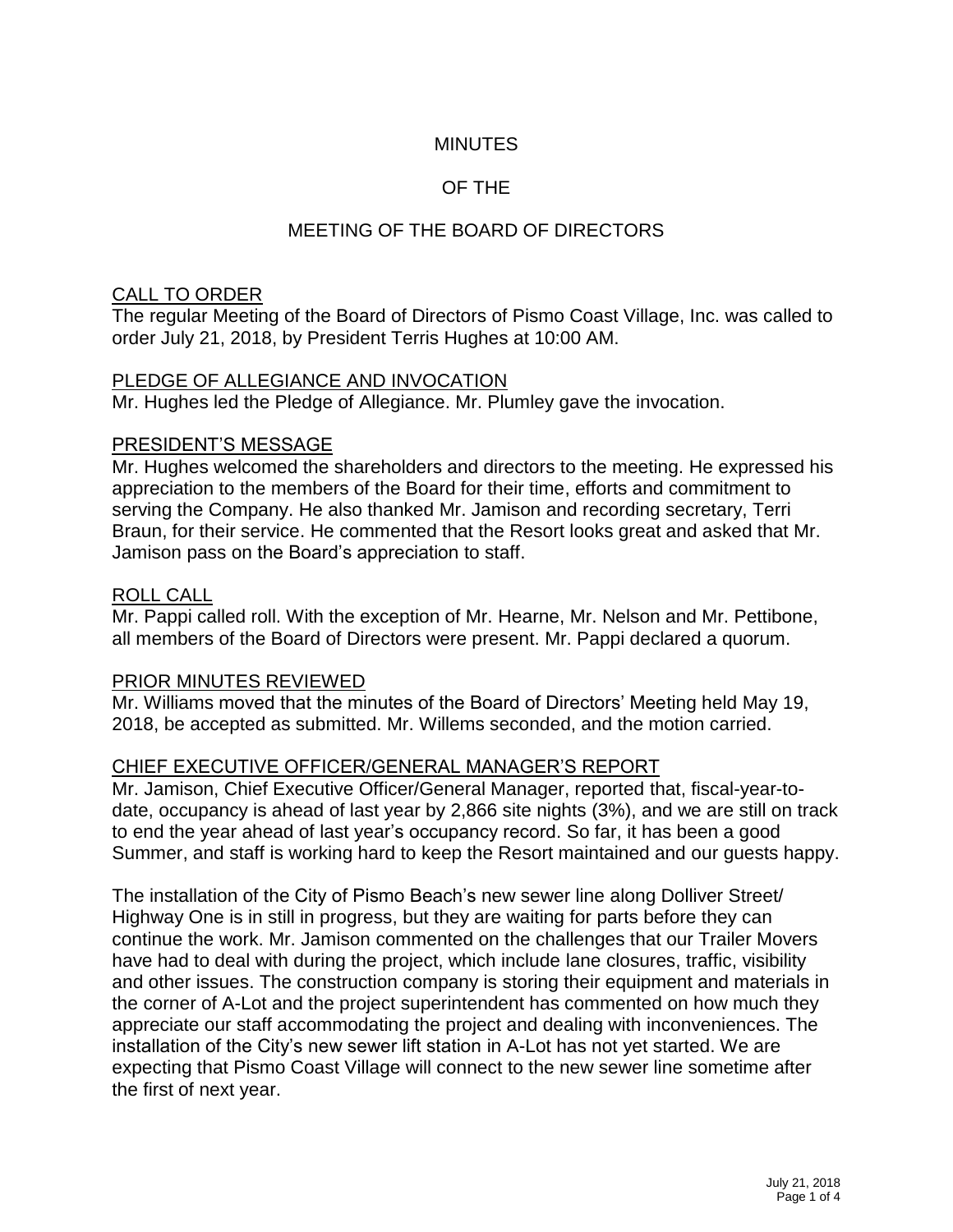There has been no change in the status of the Verizon cell tower that was installed in A-Lot. Verizon is still needing CalTrans' approval to trench under Dolliver Street/Highway One to connect to power and fiber optic utilities by the State Campground. Also, Verizon does not care for the current appearance of the cell tower, which has been made to look like a eucalyptus tree, and they will be redoing the tree shape.

The plans for the new RV Shop in Oceano are progressing. We are working to get the grading permit and hope to have it by the end of July. We did have an issue with the proposed location for the transformer, which was in the middle of 21st Street. It was determined that this street is going to be abandoned, so this would not be a problem. However, to expedite things, the plans were changed to relocate the transformer to within the existing property line. We are on track to get the building permit within the next 45 days.

Mr. Jamison said that the most recent billing statement from Pacific Gas and Electric was \$52,000, which is \$20,000 more than last month's statement, and \$18,000 more than the same period last year. He called PG&E to discuss the billing, and it was determined that on July 6, 2018, during a heat wave, our usage increased, which triggered a higher price point. Based on this event, he will be looking at the Operating Budget for Fiscal Year 2018/2019 to see if adjustments are needed.

### EXECUTIVE AND PERSONNEL & COMPENSATION/BENEFITS COMMITTEE REPORT

Due to the absence of Mr. Nelson, Chair of the Personnel and Compensation/Benefits Committee, Mr. Nunlist gave the report. A joint meeting of the Personnel and Compensation/Benefits Committee and Executive Committee was held yesterday. All committee members were present, except for Mr. Nelson and Mr. Pappi. Mr. Jamison also attended. Mr. Jamison gave the committees updates on the resort and the purchase of new storage property on Sheridan Road. The Committees also reviewed some personnel issues and discussed the most recent billing statement from PG&E.

# FINANCE COMMITTEE REPORT

Mr. Hardesty, Chair, reported that the Committee met this morning. Except for Mr. Pettibone, all committee members were present. Mr. Hughes and Mr. Jamison also attended. The Finance Committee reviewed the June 2018 financial statement and capital expenditures for the current fiscal year and found no issues. The Committee reviewed the balance sheet, which remains strong. The Committee discussed the documents submitted for the purchase of the Sheridan Road property and determined that we will be requesting further review of this matter. The Capital Expenditures Budget and Operating Budget planned for Fiscal Year 2018/2019 were discussed. A motion from Committee will be presented during Closed Session.

### OPERATIONS COMMITTEE REPORT

Mr. Plumley, Chair, said that the Operations Committee met this morning. All committee members were present, except for Mr. Hearne. The Committee discussed share time usage, reviewed guest comments posted on the www.guestreviews.com website report, reviewed car passes submitted upon guests' departure, and discussed how the Committee can better communicate with the President and Mr. Jamison.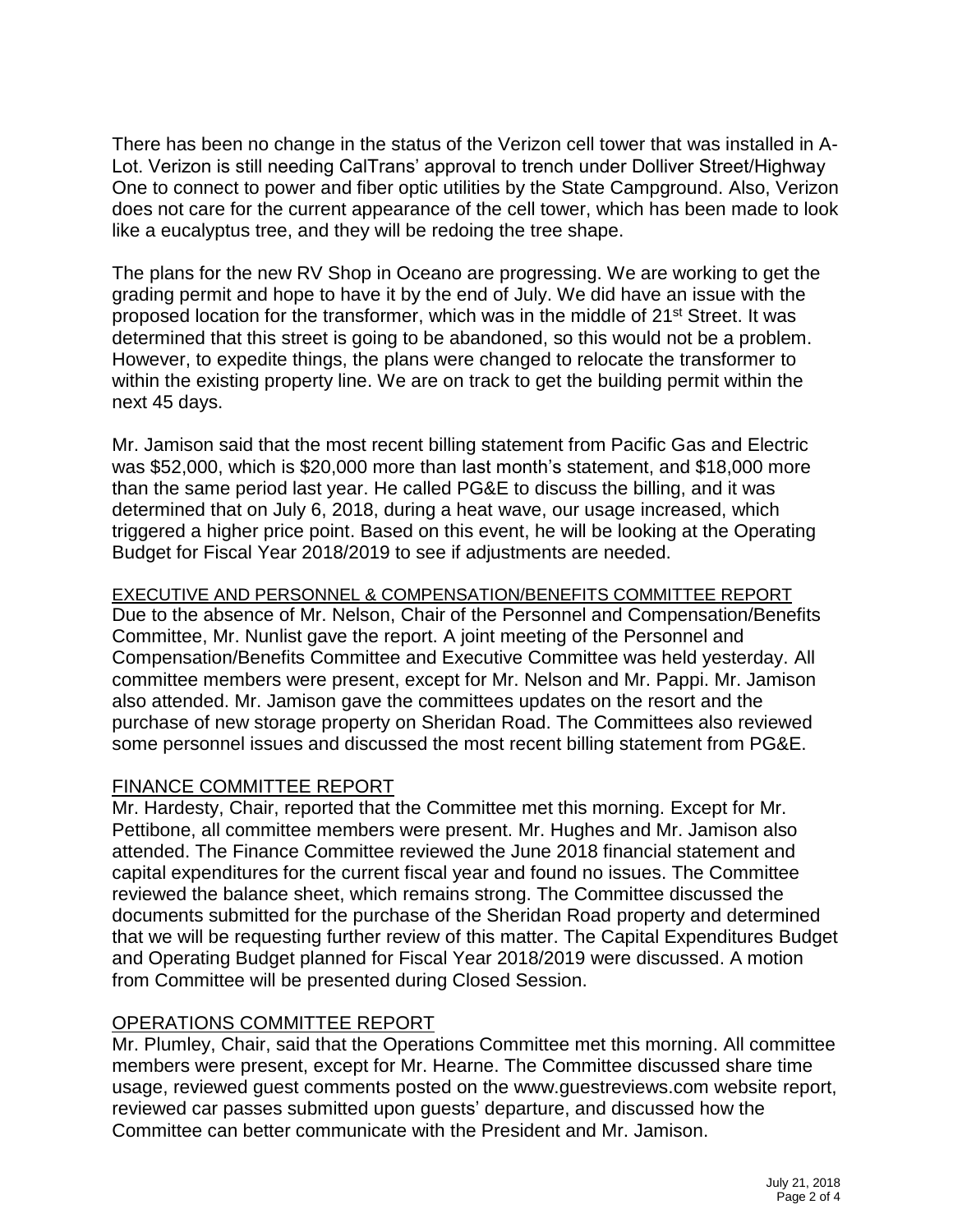# AUDIT COMMITTEE REPORT

Mr. Enns, Chair, said the Committee met yesterday. All committee members were present, except for Mr. Willems. Mr. Jamison also attended. Mr. Jamison and the Committee discussed the procedures for salaried and hourly employees, including clocking in and out, vacations and sick time.

#### ENVIRONMENTAL, HEALTH & SAFETY ADVISORY COMMITTEE REPORT

Mrs. King, Committee Chair, reported that the Committee met yesterday morning. All committee members were present. Also attending were Charles Amian, Operations Manager, and Joshua, Security Department Lead. Mr. Amian gave an update on accidents and injuries to guests and employees since the Committee's last meeting. There were no incidents involving employees, however, there were some involving guests. The List of Advisories were reviewed, and one of the ten items listed has been completed. The Committee interviewed Josh, who shared his vision, concerns and gave feedback regarding security at the Resort. The Committee also toured and inspected the Maintenance Yard. There were no new advisories noted, and the Committee was pleased by the improvement in the appearance of the Maintenance Yard.

### NOMINATING COMMITTEE REPORT

Due to the absence of Mr. Hearne, Committee Chair, Mr. Fischer gave the report. He said that, because there were no new applications and the Committee had no pressing business, no meeting was held.

### SHAREHOLDERS' COMMENTS

A shareholder asked for clarification on the protocol for deliveries and outside vendors entering the Resort, and asked if forms were required to allow them in. Mr. Jamison responded that they would be required to provide a copy of their current business license and proof of insurance before they would be allowed to enter, and they would also have to name the guest and give the correct site number to confirm their destination. Outside vendors are not permitted to travel the resort to solicit business.

A shareholder said that the "Pismo Coast Village Resort in 200 feet" sign on our fence along Dolliver Street is looking ragged and should be considered for refurbishment.

A shareholder thanked the members of the Board for their time and their commitment to the Company. He said that the character of a place is defined by the character of the individuals who serve in that place. He complimented Tommy, Maintenance Lead, on his positive interactions with guests and his work ethic. He then asked that Mr. Jamison pass on to Tommy, who is currently not working due to health issues, that he is missed and appreciated. He asked Mr. Jamison to thank the Maintenance staff for having the swimming pool cleaned and ready for use at 8 AM.

Mr. Hughes recessed the meeting at 10:27 AM, asking the shareholders to leave the meeting room. He reconvened the meeting in Closed Session at 10:44 AM.

There being no further business, the meeting was adjourned at 11:26 AM.